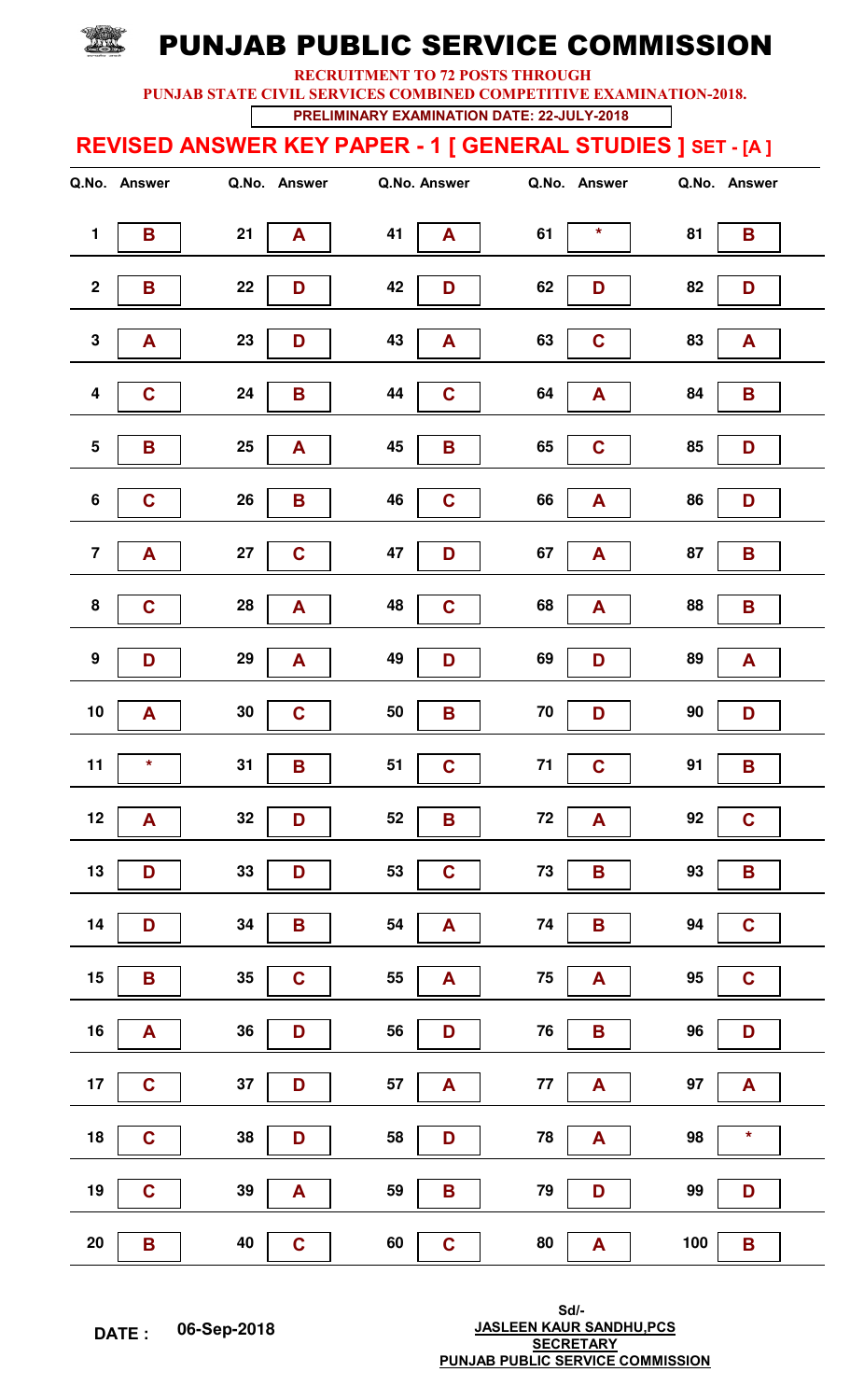RECRUITMENT TO 72 POSTS THROUGH

PUNJAB STATE CIVIL SERVICES COMBINED COMPETITIVE EXAMINATION-2018.

PRELIMINARY EXAMINATION DATE: 22-JULY-2018

### REVISED ANSWER KEY PAPER - 1 [ GENERAL STUDIES ] SET - [B ]

|                         | Q.No. Answer | Q.No. Answer              | Q.No. Answer       | Q.No. Answer                   | Q.No. Answer                  |
|-------------------------|--------------|---------------------------|--------------------|--------------------------------|-------------------------------|
| $\mathbf{1}$            | $\mathbf C$  | 21<br>D                   | 41<br>A            | 61<br>$\blacktriangle$         | 81<br>A                       |
| $\mathbf 2$             | $\mathbf C$  | 22<br>D                   | 42<br>D            | 62<br>A                        | 82<br>$\star$                 |
| ${\bf 3}$               | $\mathbf C$  | 23<br>$\blacktriangle$    | 43<br>$\mathbf B$  | 63<br>D                        | 83<br>D                       |
| 4                       | B            | 24<br>$\mathbf C$         | 44<br>$\mathbf C$  | 64<br>$\mathbf{A}$             | 84<br>B                       |
| ${\bf 5}$               | A            | $25\phantom{.0}$<br>A     | 45<br>$\star$      | 65<br>B                        | 85<br>$\mathbf B$             |
| 6                       | D            | ${\bf 26}$<br>D           | 46<br>D            | 66<br>D                        | 86<br>B                       |
| $\overline{\mathbf{7}}$ | D            | $27\,$<br>A               | 47<br>$\mathbf C$  | 67<br>${\bf A}$                | 87<br>A                       |
| 8                       | B            | ${\bf 28}$<br>$\mathbf C$ | 48<br>A            | 68<br>B                        | 88<br>$\mathbf C$             |
| $\boldsymbol{9}$        | A            | 29<br>$\mathbf B$         | $\mathbf C$<br>49  | 69<br>D                        | 89<br>B                       |
| $10$                    | B            | $30\,$<br>$\mathbf C$     | 50<br>A            | 70<br>D                        | $90\,$<br>$\mathbf C$         |
| 11                      | $\mathbf C$  | 31<br>D                   | 51<br>A            | $71$<br>B                      | 91<br>A                       |
| $12$                    | A            | 32<br>$\mathbf C$         | 52<br>A            | ${\bf 72}$<br>B                | 92<br>$\mathbf C$             |
| $13$                    | A            | 33<br>D                   | 53<br>D            | ${\bf 73}$<br>$\blacktriangle$ | 93<br>D                       |
| 14                      | $\mathbf C$  | 34<br>B                   | 54<br>D            | 74<br>D                        | 94<br>A                       |
| 15                      | B            | 35<br>$\mathbf C$         | 55<br>$\mathbf C$  | ${\bf 75}$<br>B                | 95<br>$\star$                 |
| $16$                    | D            | $36\,$<br>B               | 56<br>A            | ${\bf 76}$<br>$\mathbf C$      | 96<br>$\mathbf{A}$            |
| 17                      | D            | 37<br>$\mathbf C$         | 57<br>$\mathbf B$  | 77<br>B                        | 97<br>D                       |
| ${\bf 18}$              | B            | ${\bf 38}$<br>A           | 58<br>$\mathbf B$  | 78<br>$\mathbf C$              | 98<br>D                       |
| 19                      | $\mathbf C$  | $39$<br>$\blacktriangle$  | 59<br>$\mathbf{A}$ | 79<br>$\mathbf C$              | 99<br>$\overline{\mathbf{B}}$ |
| ${\bf 20}$              | D            | 40<br>D                   | 60<br>$\mathbf B$  | ${\bf 80}$<br>D                | 100<br>$\mathbf{A}$           |

WINT OF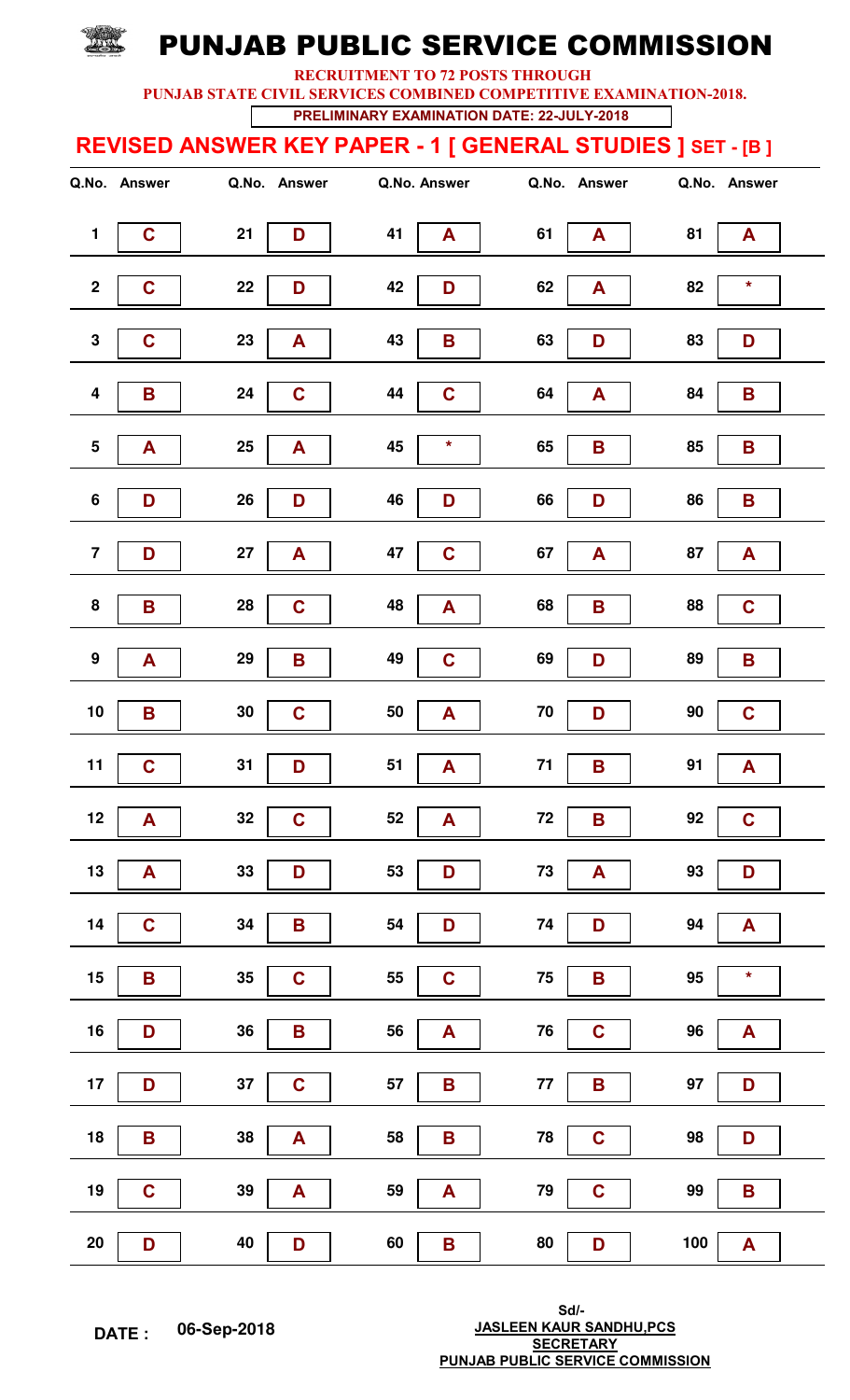RECRUITMENT TO 72 POSTS THROUGH

PUNJAB STATE CIVIL SERVICES COMBINED COMPETITIVE EXAMINATION-2018.

PRELIMINARY EXAMINATION DATE: 22-JULY-2018

### REVISED ANSWER KEY PAPER - 1 [ GENERAL STUDIES ] SET - [C ]

|                         | Q.No. Answer | Q.No. Answer               | Q.No. Answer       | Q.No. Answer                   | Q.No. Answer           |
|-------------------------|--------------|----------------------------|--------------------|--------------------------------|------------------------|
| $\mathbf{1}$            | B            | 21<br>$\mathbf C$          | 41<br>$\mathbf C$  | 61<br>B                        | $\star$<br>81          |
| $\mathbf 2$             | D            | 22<br>B                    | 42<br>A            | $\mathbf C$<br>62              | 82<br>A                |
| ${\bf 3}$               | D            | 23<br>$\mathbf C$          | 43<br>B            | 63<br>B                        | 83<br>D                |
| 4                       | B            | 24<br>$\mathbf{A}$         | 44<br>B            | 64<br>$\mathbf C$              | 84<br>D                |
| ${\bf 5}$               | $\mathbf C$  | $25\phantom{.0}$<br>A      | 45<br>A            | 65<br>$\mathbf C$              | 85<br>$\mathbf B$      |
| 6                       | D            | ${\bf 26}$<br>D            | 46<br>B            | 66<br>D                        | 86<br>A                |
| $\overline{\mathbf{7}}$ | D            | $27\,$<br>A                | 47<br>A            | 67<br>${\bf A}$                | 87<br>$\mathbf C$      |
| 8                       | D            | ${\bf 28}$<br>D            | 48<br>A            | 68<br>$\star$                  | 88<br>$\mathbf C$      |
| $\boldsymbol{9}$        | A            | 29<br>$\mathbf B$          | 49<br>D            | 69<br>D                        | 89<br>$\mathbf C$      |
| $10$                    | $\mathbf C$  | $30\,$<br>$\mathbf C$      | 50<br>A            | 70<br>B                        | $90\,$<br>B            |
| 11                      | A            | $\star$<br>31              | 51<br>$\mathbf B$  | $71$<br>B                      | 91<br>A                |
| $12$                    | D            | 32<br>D                    | 52<br>D            | ${\bf 72}$<br>B                | 92<br>D                |
| $13$                    | A            | 33<br>$\mathbf C$          | 53<br>A            | ${\bf 73}$<br>$\blacktriangle$ | 93<br>D                |
| 14                      | $\mathbf C$  | 34<br>$\mathbf{A}$         | 54<br>$\mathbf B$  | $\mathbf C$<br>74              | 94<br>B                |
| 15                      | B            | 35<br>$\mathbf C$          | 55<br>D            | ${\bf 75}$<br>B                | 95<br>$\mathsf{A}$     |
| $16$                    | $\mathbf C$  | $36\,$<br>$\blacktriangle$ | 56<br>D            | ${\bf 76}$<br>$\mathbf C$      | 96<br>B                |
| 17                      | D            | $37\,$<br>$\mathbf{A}$     | 57<br>$\mathbf B$  | 77<br>A                        | 97<br>$\mathbf C$      |
| ${\bf 18}$              | $\mathbf C$  | ${\bf 38}$<br>A            | 58<br>$\mathbf B$  | 78<br>$\mathbf C$              | 98<br>$\mathbf{A}$     |
| 19                      | D            | 39<br>D                    | 59<br>$\mathbf{A}$ | 79<br>D                        | 99<br>$\blacktriangle$ |
| ${\bf 20}$              | B            | 40<br>D                    | 60<br>D            | ${\bf 80}$<br>$\mathbf{A}$     | 100<br>$\mathbf C$     |

WINT OF